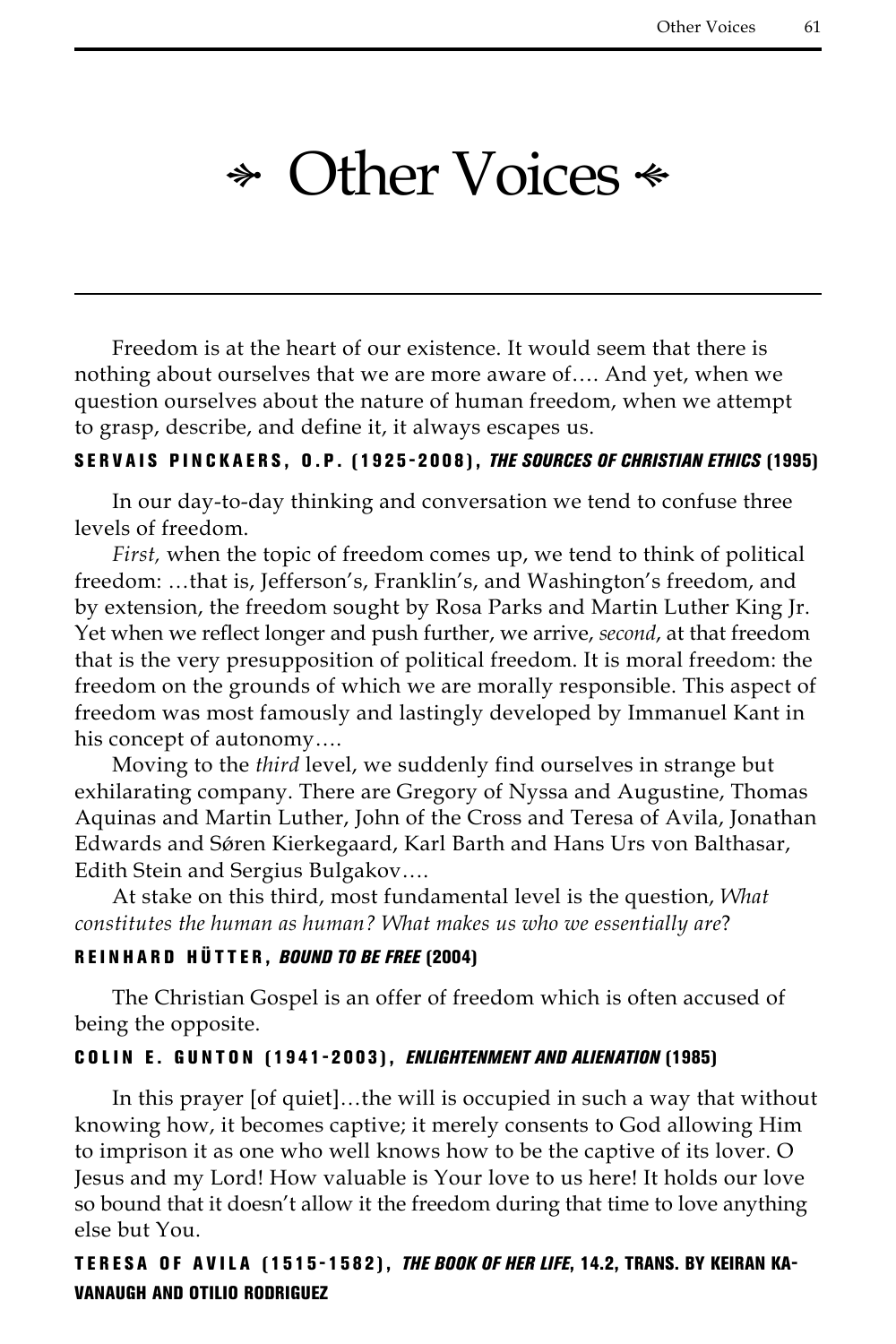There is no way to address what Christian ethics should look like in the contemporary matrix of the Western world without considering and correcting the deeply problematic opposition that is widely assumed to exist between freedom and law. Because "freedom" most often is understood as the license of autarky, any concept of "law" must be seen as random legislative imposition. Yet if "freedom" is understood as the movement of the human toward good—any good, but especially toward God—"law" can be seen as the external principle of action that gives shape and form to this freedom in its directedness toward both God and created goods.

## R einhard H ütter, *Bound to Be Free* (2004)

Christianity teaches that you should choose the one thing needful, but in such a way that there must be no question of any choice. That is, if you fool around a long time, then you are not really choosing the one thing needful. ....The very truth of freedom of choice is that there must be no choice, even though there is a choice.

## Søren K ierke g aard (1813-1855), *Journals and Papers*, II, 68, trans. by Howard V. Hong and Edna H. Hong

[In Galatians 5:13] Paul understands freedom not as the opportunity to pursue one's own interests but to be even more at the service of others. That this is costly service can be seen in the fact that in this charter of Christian freedom he also refers frequently to the cross…. Paul may be doing something quite radical here: he is holding up traditionally feminine values as ideals for everyone, male and female…. Women too need to appropriate these values, but they need also to balance this ideal carefully against their legitimate psychological needs. Bearing the cross in freedom does not mean enduring abuse and victimhood, but living genuinely for others out of one's own inner freedom by claiming the inheritance of the "sons of God."

# CAROLYN OSIEK, "GALATIANS" IN CAROL A. NEWSOM AND SHARON H. RINGE, EDS., *Women's Bible Commentary* (1992)

Stations on the Road to Freedom

#### *Discipline*

If you set out to seek freedom, then learn above all things to govern your soul and your senses, for fear that your passions and longing may lead you away from the path you should follow. Chaste be your mind and your body, and both in subjection, obediently, steadfastly seeking the aim set before them; only through discipline may a man learn to be free.